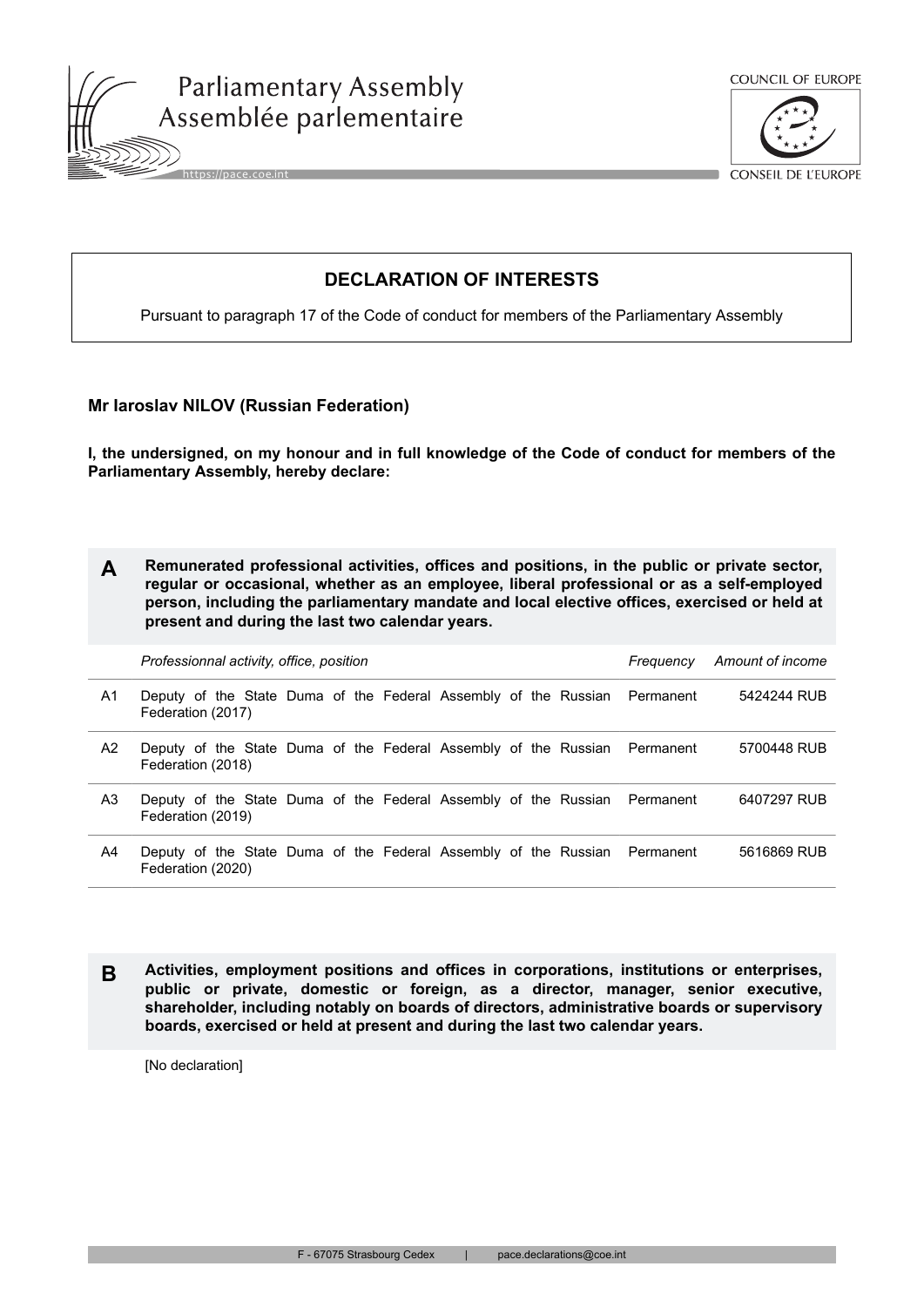**C Participation, whether remunerated or unremunerated, as a member of a management or advisory body (management, supervisory, advisory or administrative board) of institutions or non-commercial enterprises such as NGOs, associations, charities, foundations, clubs, public or private, domestic or foreign, exercised or held at present and during the last two calendar years.**

[No declaration]

**D Occasional activities, mandates, missions and positions, whether remunerated or unremunerated, as consultant, advisor, expert, lobbyist, lecturer, etc. performed at present and during the last two calendar years, including abroad.**

[No declaration]

## **E Membership of friendship groups or interparliamentary relations groups.**

*Friendship groups and position held (chair, vice-chair or member)*

| E1             | Member of Deputy group on relations with Bundestag (Germany)              |
|----------------|---------------------------------------------------------------------------|
| E <sub>2</sub> | Member of Deputy group on relations with the French Parliament            |
| E <sub>3</sub> | Member of Deputy group on relations with the Italian Parliament           |
| E4             | Member of Deputy group on relations with the United States Congress (USA) |

**F Support, whether financial or in terms of staff or material, donations, including sponsorships and money gifts granted by third parties (additional to that provided by the national parliament and the national political party), accepted during the previous calendar year.**

[No declaration]

**G Gifts, of a value in excess of 200 €, and other benefits and hospitality (such as meals, travel, transportation, accommodation, sporting or cultural events, etc.), offered by a legal or natural person, including when they are bestowed abroad, accepted during the previous calendar year.**

[No declaration]